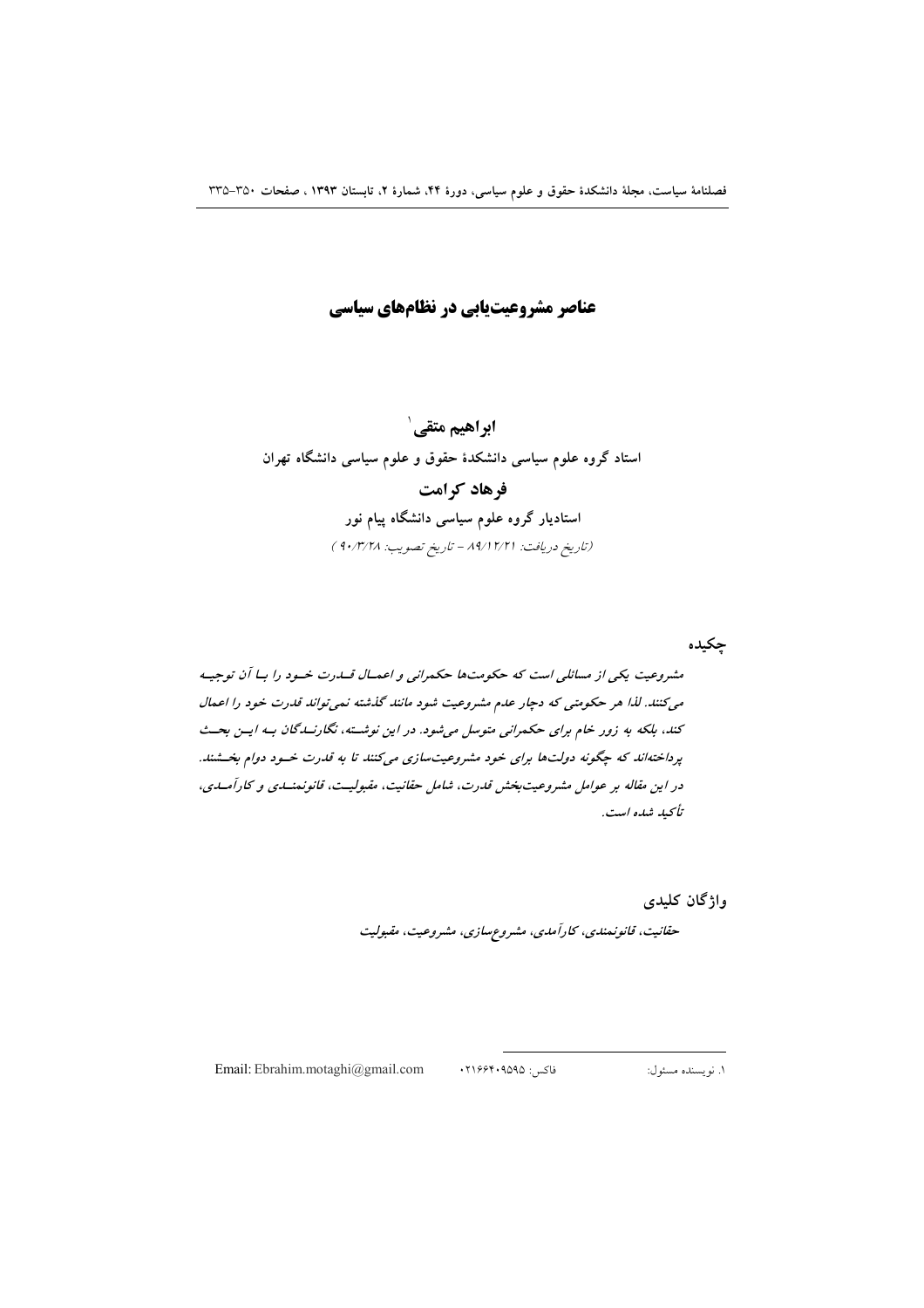#### ١. مقدمه

بحث مشروعیت حکومت و مبانی آن از دیرباز توجه فلاسفه، اندیشمندان علوم سیاسی و جامعهشناسان را به خود معطوف داشته و به عنوان یکی از اساسیترین مباحث فلسفه و جامعهشناسی همواره در کانون یژوهش۵ها قرار گرفته است. محور یژوهشها بیشتر بر این پایه بوده است که نشان دهد حاکم بر چه مبنایی حق حکومت و اعمال قدرت سیاسی را پیدا میکند و مردم با چه مجوزی این حق را میپذیرند. به عبارتی، پژوهشگران در پی پاسخ گویی به این پرسشها بودهاند که چرا باید اطاعت کنیم؛ چرا در یک جامعه برخی فرمانروا هستند و عدهای به عنوان فرمانبردار، ملزم به اطاعت از طبقهٔ فرمانروا هستند؛ اساساً حاکمان از کدامین منبع و منشأ چنین حقی را برداشت کردهاند و حق حکومت را از کجا بهدست آوردهاند؟ اینها از جمله پرسشهای اساسی در طول تاریخ تفکر سیاسی بوده است.

در تعاریف مشروعیت، اختلاف زیادی وجود دارد. برخی پذیرش مردمی را ملاک اصلی میدانند و برخی دیگر ملاکهای عینیتری همچون شایستگی نظام را مهم میشناسند که رهیافتهای گوناگونی از آن داشتهاند. شاید ارائهٔ تعریف واحدی از مسئلهٔ مشروعیت که همه آن را پذیرفته باشند، مقدور نباشد. با همهٔ اینها، گفتنی است که ما بیشتر در پی رهیافت جامعهشناسانه بر عناصر مشروعیت هستیم و همانطورکه میدانیم از نگاه جامعهشناختی، مشروعیت امری ذاتاً نسبی است (لیپست، ۱۳۸۷، ص۱۲۵۱). برای همین مفهوم مشروعیت همچنان یک مفهوم بسیار پیچیده باقی مانده و کار در این زمینه را با اختلاف نظر همراه کرده (Robin, vol99, No4) و صرفاً به یک یا دو بعد آن توجه شده است. صدرا در کتاب *مشروعیت* سی*اسی* در همین خصوص، نگاه تقلیلگرایانی را که فقط یکی از منابع مشروعیت را مساوی مشروعیت می گیرند «پندارهٔ تکیایگی» (صدرا، ۱۳۸۷، ص۴۲) دانسته و معتقد است که مشروعیت یک مفهوم چندبعدی میباشد. ما در این نوشته سعی خواهیم کرد که منابع و پایههای متعدد مشروعیت را بررسی کنیم.

در حقیقت مشروعیت خود جزئی از یک شبکهٔ مفهومی هم بسته و بههم تافته قلمداد می شود که بدون لحاظ پیوستها و گسستهایش با مفاهیم و مؤلفههای سازندهٔ این شبکه، نمی توان به حصول درک مناسب و معتبری دربارهٔ آن امیدوار بود. کلید درک مفهوم مشروعیت در شناسایی خصلت چند بعدی آن است که برای درک درست آن نباید دچار تقلیل گرایی شد و باید به تمام ابعاد آن توجه کرد و هرگونه تقلیل گرایی در این زمینه سبب قربانی شدن حق مطلب می شود و لذا حکومتها را دچار گمراهی کرده، به مرور زمان نظام سیاسی در بازتولید و تقویت مبانی مشروعیت خود دچار مشکل شده، مشروعیتش به نابودی میگراید. در همین خصوص، نگارندگان این مقاله براین باورند، مشروعیت به عنوان یک مفهوم چند ضلعی مطرح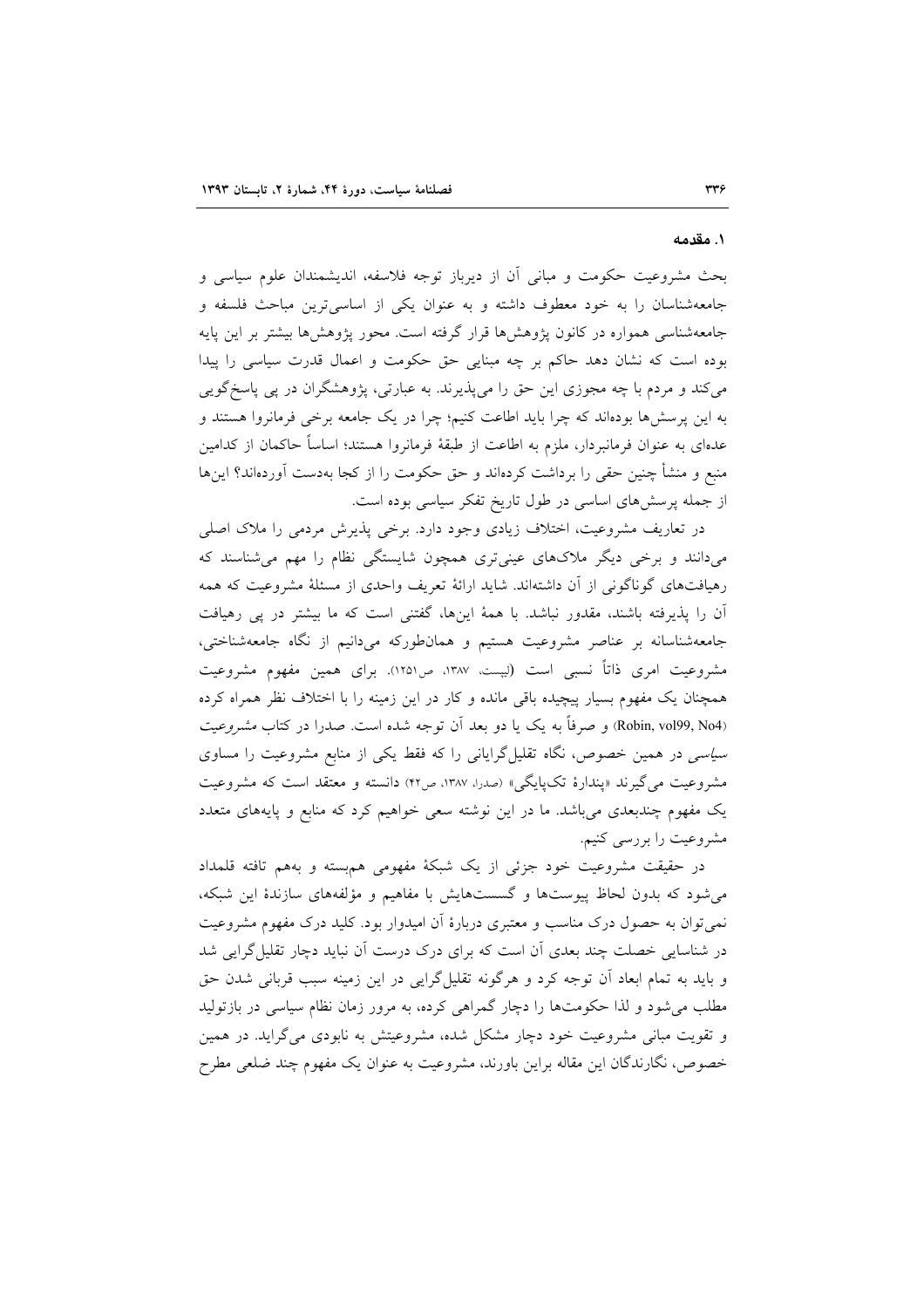می شود که همه اضلاع آن بر یکدیگر تاثیر گذاشته، باعث تقویت و تضعیف یکدیگر می شوند؛ لذا براي فهم مطلب بايد نگاهي فراتر به موضوع مطرح شده داشته باشيم.

### ۲. حقانیت و مشروعیت

قدرت برای اینکه توجیه شود، بایستی از یک منبع معتبر اقتدار سرچشمه بگیرد که این منبع بر پایه و اساس متافیزیکی جامعه استوار میباشد؛ یعنی به ارزشها و نگرشهای جامعه برمیگردد. لذا قدرت را باید بتوان بر حسب باورهای مشترک تابعان و صاحبان قدرت توجیه کرد. منبع معتبر اقتدار پیشبینیکنندهٔ این مسئله است که آنان که به قدرت میرسند آیا شرایط لازم برای اعمال قدرت را دارند. این منبع معتبر با توجه به جوامع مختلف متفاوت میباشد. این منبع اقتدار میتواند در سنت، فرمان الهی، آموزهٔ علمی، ارادهٔ مردمی و هر چیز دیگری باشد. این منبع است که به قوانین و نظام قانونی جامعه اعتبار میبخشد؛ بنابراین با شناسایی منبع نهایی اقتدار و پایهٔ معتبر تصدیقشده در درون یک جامعه، میتوان به اصل مشروع نظام قدرت سیاسی آن جامعه پی برد. اگر منبع نهایی اقتدار در سنت قرار داشته باشد، در این صورت ریش سفیدان یا کسانی که خانوادهایشان دسترسی ویژه به خرد سنتی داشتهاند، حق داوری و تصمیمگیری را خواهند داشت. اگر منبع نهایی اقتدار در فرمان الهی باشد در این صورت رهبران روحانی یا دارندگان شرایط در قانون مذهبی حق تصمیمگیری خواهند داشت. اگر آن منبع در علم قرار داشته باشد، در این صورت کسانی که به اصول علمی دسترسی دارند، از این حق برخوردار خواهند بود. این منبع باید پیش بینی کند که چه کسانی شرایط لازم برای بهقدرت رسیدن و اعمال قدرت را دارند (بیتهام، ۱۳۸۲، ص۳۳). اما نباید فراموش کرد که نظام ترجیحات یک ملت، امر ثابتی نیست و در پی تغییر گرایشهای جامعه منبع اقتدارآمیز قدرت نیز دچار تغییر می شود و متناسب با آن، برخی گروهها حقانیت دیرین خود را از دست می دهند و برخی دیگر حقانیت می یابند. به بیان بهتر، زمانی که اعتبار باورها و ارزشها از بین برود، منبع اقتدارآمیز بر روی باورها و ارزشهای جدید بنا خواهد شد. درهرحال، آنچه در خصوص اصل بنیادین اقتدار شایان توجه میباشد آن است که بعضی از مردم شایستهٔ تصمیمگیری عمومی به نیابت از دیگران هستند، زیرا موفق به کسب پارهای معلومات خاص دربارهٔ خیر عمومی شدهاند؛ درحالی که دیگران فاقد آناند. البته در هیچ جامعهای توافق صد در صدی در این خصوص وجود ندارد؛ باوجوداین، بدون حداقلی از باورهای لازم که مشترک بین فرادست و فرودست و در واقع مشترک در میان خود فرودستان باشد، منبع معتبر اقتدار شکل نمی گیرد. از همینجاست که هر اندازه ارزشهای موردتوجه نظام با ارزشهای پذیرفتهشدهٔ مردم منطبق باشد، مشروعیت نیز به همان میزان خواهد بود. براین اساس، امکان ندارد که نظامی با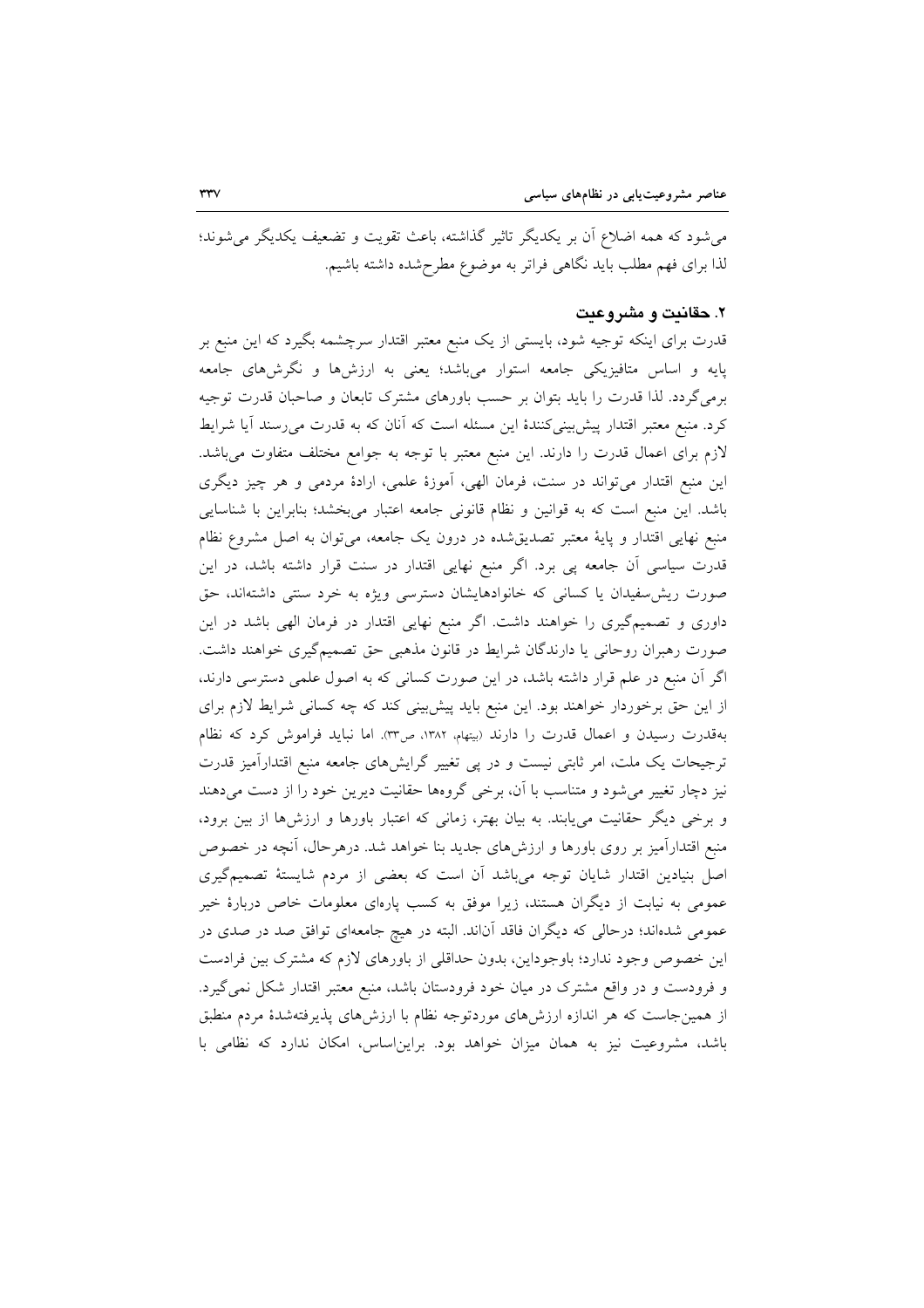ارزشهای مردم مغایرت داشته باشد و در جهت مخالف آن عمل کند، ولی مورد علاقه و پذیرش مردم باشد و از سوی آنها مثبت ارزیابی شود (رفیعپور، ۱۳۷۶، ص۴۵۶). در زمانی که ارزش۵ما و باورهای حکمرانان و مردم اَن جامعه همخوانی نداشته باشد، هیچ پایه و مبنایی در اختیار نیست تا به کمک آن بتوان برای توجیهسازیهایی که در خصوص قواعد قدرت صورت می گیرد، خریداری پیدا کرد (همانجا). برای همین حکومتها تلاش میکنند تا ارزشهایی که به حاكمان حق حكمراني مي دهد، تداوم يابد و از راه جامعهپذير شدن افراد، ارزشها منتقل شده در نسلهای بعدی نیز نهادینه شود. جامعهپذیری سیاسی، موجب انتقال و دگرگونی فرهنگ سیاسی به ملتبی می شود و این راهی است برای انتقال اندیشهها و باورهای سیاسی یک نسل به نسل بعد که به آن فرایند انتقال فرهنگ نیز اطلاق میگردد (آلموند، ۱۳۷۶، ص۵۹). ازدست رفتن اعتبار منبع اقتدارآمیز از طریق کمرنگ شدن یا تغییر باورها و ارزش۵ایی رخ میدهد که از آن منبع حمایت و پشتیبانی میکنند. لذا حکومتی که در جامعهپذیری مردم خود موفق نباشد و نتواند ارزشها و باورهای بنیادین را به جامعه القا کند، دچار معضلاتی میشود. بهنوعی هرگونه تحول در باورها می تواند به تحول در مشروعیت بینجامد (فوزی، ۱۳۸۳، ص۱۷۶).

میدانیم که در هر جامعهای به نسبت جامعهٔ دیگر ارزشهای متفاوتی وجود دارد. درواقع هر جامعهٔ معینی به فراخور ماهیت عناصر تشکیلدهندهٔ خود، از «نظام ارزشی» خاصی برخوردار است (رضائیان، ۱۳۸۵، ص۹) و از طرفی در هیچ جامعهای، یکنواختی و یکپارچگی کاملی از اعتقادات وجود ندارد؛ لذا می تواند دارای منبع اقتدار و ارزشهای متفاوتی باشد. برای نمونه در یک جامعه ارزشهای لیبرالیستی مسلط است و در جامعهای دیگر ارزشهای دینی. لذا ارزشها در ایجاد بعدی از مشروعیت مؤثرند و نمی توان نسبت به آنها بی اعتنا بود.

البته تمام مفهوم مشروعیت به حقانیت قابل تقلیل نیست و در ضمن نگاه تقلیل گرایی که از عناصر و مبانی دیگر مشروعیت غافل باشد و حقانیت را با مشروعیت مساوی قلمداد کند (مصباح، ١٣٧٩، ص٥٣-٥٢) و به عناصر ديگر مشروعيت وقعي نفهد، مي تواند مديران يک نظام را دچار گمراهی کند تا از دیگر عناصر مشروعیت غفلت ورزند؛ این مسئله به مرور زمان سیستم سیاسی را به معضل عدم مشروعیت یا تضعیف مشروعیت دچار می سازد.

یکی از مبانی و عناصر مهم مشروعیت در نظامهای سیاسی بحث حقانیت است که بر آمده از ارزشهای یک جامعه میباشد. به عبارت دیگر، حق حکومت با چه کسی است و آن حکومت و حاکم و حتی قوانین آن از چه منشائی باید پیروی کنند؟ در اینجا لازم است دوباره یادآوری کنیم که اگر برای باور مشروعیت هیچ پایه و اساسی وجود نداشته باشد، یا به دلیل تغییر و تحولات در باورها و ارزشهای یک جامعه، میان باورها و ارزشهای فرادستان و فرودستان شکاف ایجاد شود، این عنصر از مشروعیت دچار چالش و خدشه خواهد شد. برای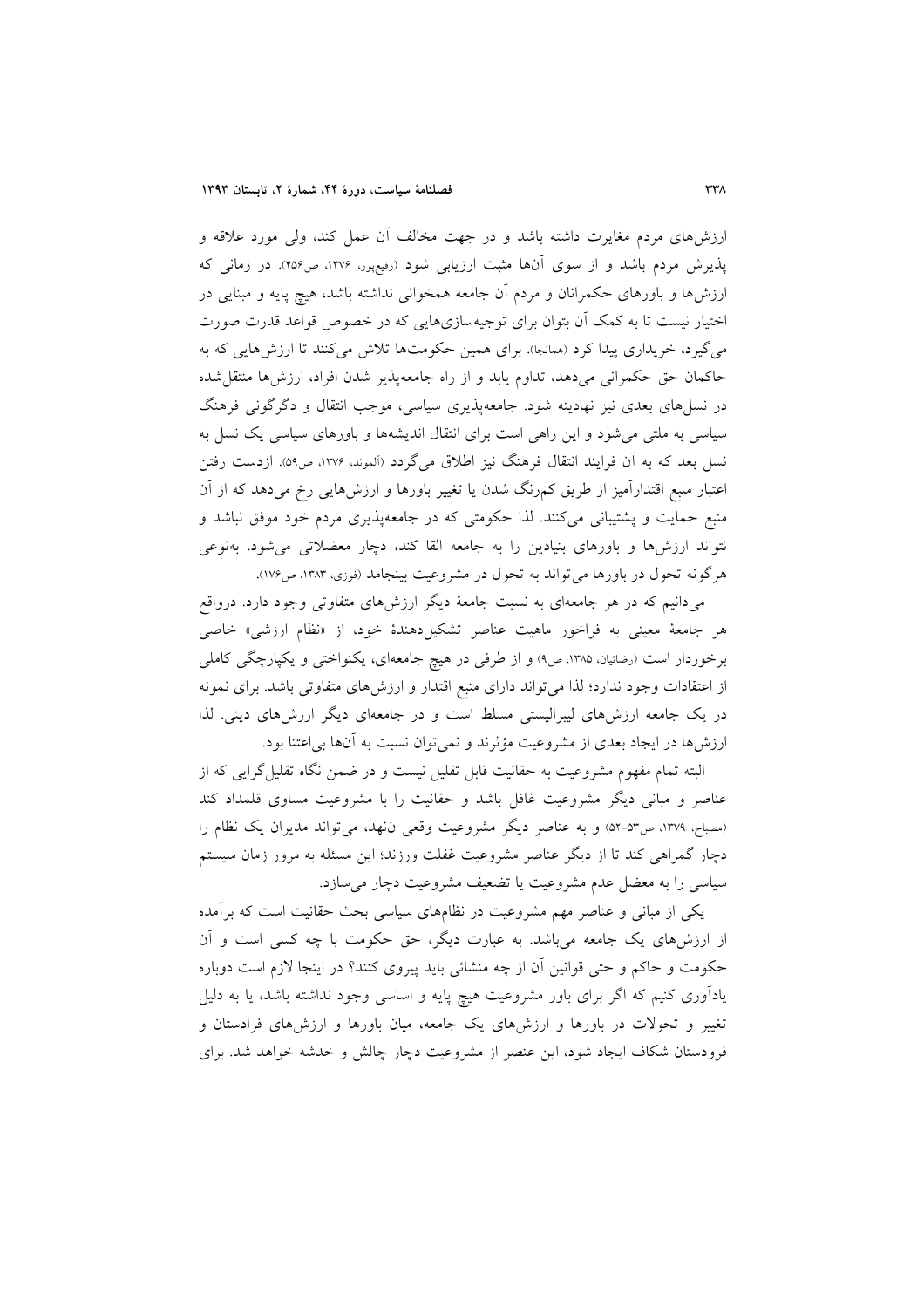مثال، حکومت بر اساس ارث و وراثت به دلیل تغییر در باورها و ارزشهای جامعه برتری خود را از دست بدهد و معیار دیگری جایگزین آن شود. البته گفتنی است که در بسیاری از دولتهای ماقبل مدرن، میان باورهای اکثریت عظیمی از مردم تفاوت چندانی بهچشم نمی خورد، لذا حکمرانان در این زمینه مشکلی نداشتهاند؛ ولی در دوران جدید هماهنگی گذشته دچار ضعف شده، دولتها از تمام ابزار خود استفاده می کنند تا ارزش های یکسانی در جامعه شکل بگیرد.

# ۳. مقدولیت و مشر و عیت

با همهٔ این مسائل، همانطورکه میتوان حدس زد، عنصر حقانیت بهتنهایی نمیتواند مشروعیت ٰ سیاسی لازم را برای نظام سیاسی و قوانین آن تعیین کند؛ یعنی عنصر حقانیت بهتنهایی به تشکیل حکومت نمی|نجامد و از همینجاست که تا اطاعتی صورت نیذیرد و رابطهٔ قدرت شکل نگیرد و حکومتی تأسیس نشود، سخن گفتن از مشروعیت، سالبه به انتفای موضوع است (اکبری، ۱۳۸۴، ص۲۴). برای همین است که در طول تاریخ، امامان شیعی که بدون هیچ بحثی حقانیت از آنِ آنان بوده و عنصر حقانیت را از خدا دریافت کرده بودند، در به فعلیت رساندن حکومت خود موفق نبودهاند. از همین بٌعد، صرفاً تحقق حکومت با داشتن حقانیت ممکن نیست، بلکه باید عناصر دیگری هم به آن افزوده شود. به بیان دیگر، حقانیت در مردمسالاری دینی شرط لازم است، ولی در مشروعیت داشتن شرط کافی بهنظر نمی رسد. البته ما منکر آن نیستیم که این عنصر شرط لازم و کافی برای حکومتهای تئوکراسی (برای مطالعهٔ بیشتر ر.ک. صدرا، ۱۳۸۷، ص۴۲–۴۵) می تواند باشد. لذا تا عنصر مقبولیت به حقانیت مضاعف نشود، حکومت تشکیل نمی گردد و در پی آن صحبت از مشروعیت سیاسی حکومت قابل اتکا نیست؛ هرچند ممکن است حکومتهای مبتنی بر زور و استیلا وجود داشته باشند. ازآنجا که حاکمیت مطلق بر جهان و انسان از آن خداوند است و هم او انسان را بر سرنوشت اجتماعی خویش حاکم ساخته، و اگر بپذیریم که دین برای نجات بشر آمده و هدف آن تکامل انسان است، بهحدی که به استناد قرآن، همهٔ آنچه در آسمانها و زمین است، در تسخیر او و وسیلهٔ تکامل اوست و به فرشتگان امر شده بر او سجده کنند و از روح خدا در او دمیده شده و اشرف مخلوقات است و كرامت و استعداد خليفهالله شدن را دارد (بقره، ٣٠-٣٠، اسرى ٧٠، ابراهيم، ٣٣-٣٣، حجر، ٣٠-٢٩، و سجده ٩)، بحث مقبوليت در همين خصوص مطرح و حكومت با هر فلسفة سیاسی و هر اندیشهای که باشد زمانی خواهد توانست به ادارهٔ صحیح کشور بپردازد که مورد قبول و مقبولیت مردم واقع شود. یعنی حقانیت برای این که حاکمیت را در اختیار بگیرد، باید

1. Legitimacy.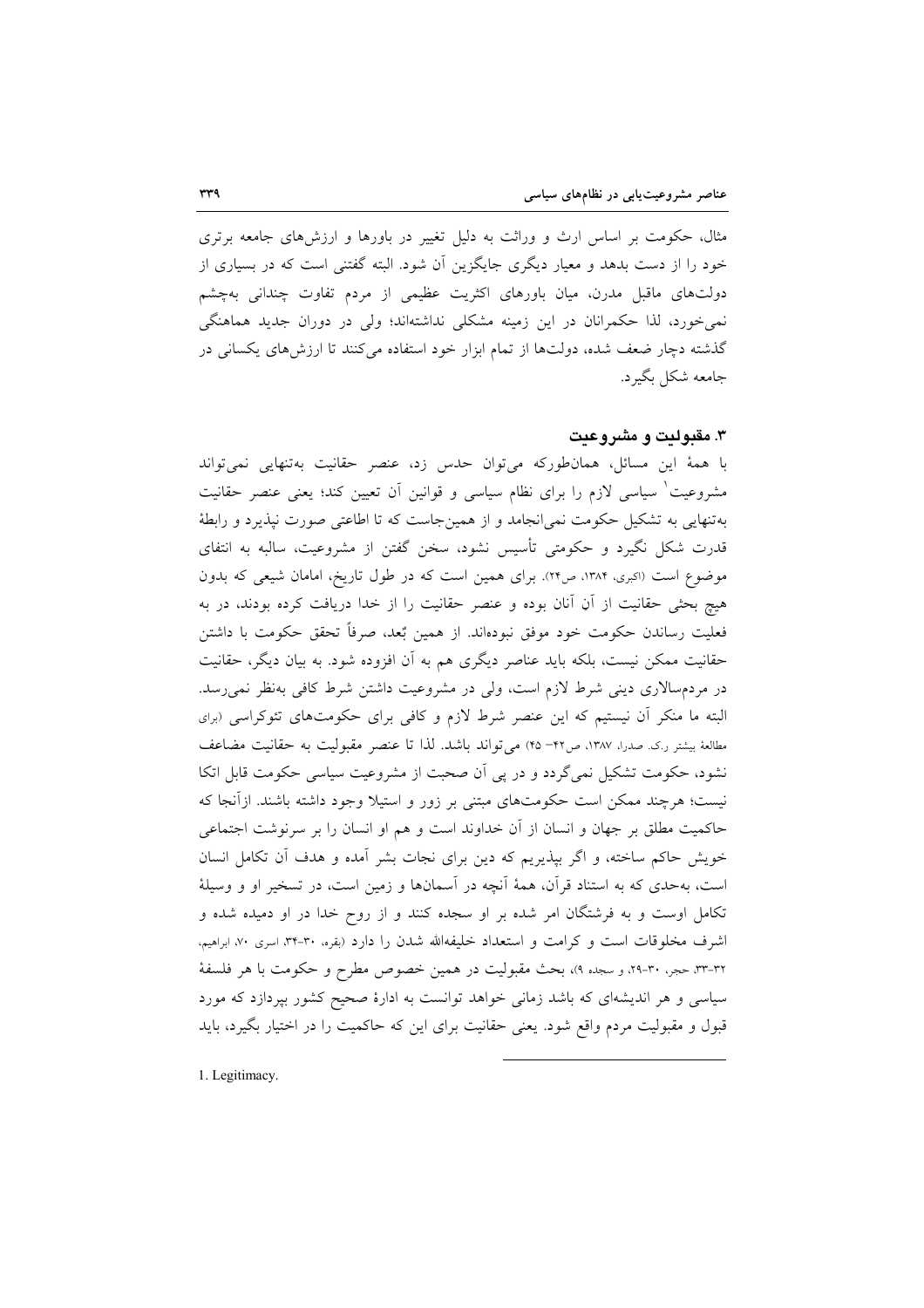اکثریت اَن را بهرسمیت بشناسند؛ بهطوریکه بدون رضایت مردم حتی با برخورداری از اقتدار لازم و امکان جایگزینی، تشکیل حکومت و اعمال حاکمیت مشروعیت ندارد.

بهاین ترتیب، روشن است که حاکمیت مردمی در حکومت دارای اهمیت است و تا حقانیت از طریق مردم به رسمیت شناخته نشود، حکومت به فعلیت نمی رسد. بنابراین، حکومتها در هیچ شرایطی بهطور تحمیلی شکل نگرفته، و بر خواست و ارادهٔ مردم استوار است. پس عنصر دیگری که در خصوص مشروعیت می توان مطرح کرد، مقبولیت است.

اندیشمندان غربی در تعریف خود از مشروعیت، بیشتر به همین مؤلفه (مقبولیت) اشاره می کنند و آن را مترادف مشروعیت می پندارند. لذا تعریف مشروعیت در نزد اکثر نویسندگان معاصر غربی بر پایهٔ مقبولیت استوار است. اینان معتقدند که حکومتها قدرت عادلانهٔ خود را از رضایت فرمانبران بهدست میآورند و تنها منبع مشروعیت همین رضایت مردم است. به بیان بهتر، مردم یگانه منبع مشروعیت حکومت، خواست آنها تنها معیار تعیین کننده، و رضایت آنان هدف و اَرمان منحصر به فرد حاکمان است. کنفوسیوس، فیلسوف بزرگ و معروف چینی، دربارهٔ اهمیت این مسئله میگوید:«هر حکومت صالح باید دارای سه هدف اساسی باشد، تداركات شايسته، ارتش نيرومند و جلب اعتماد مردم. اگر لازم باشد يكي از اين سه فدا شود، آسانتر از همه ارتش را میٍتوان رها کرد، سپس تدارک خواربار را، مرگ همواره روزی آدمی است. اعتماد خلق هرگز، اگر خلق بی|عتماد شود، حکومت به آن محال است» (پاسپرس، ۱۳۶۳، ص٣٠-٢٩) بنابراين وي بر اين باور بود كه مردم منبع واقعي و شايستهٔ قدرت حاكمهٔ سياسي هستند، چون هر حکومتی که اعتماد مردم را از کف بدهد، دیر یا زود ساقط خواهد شد (ساباین، ۱۳۶۲، ص ۱۴۵).

البته همانطورکه میدانیم، اصل حاکمیت مردم امروزه از اصول پذیرفته شدهٔ جهانی است. اصل ۲۱ منشور بیان میدارد که «اراده و خواست مردم باید پایه و اساس اقتدار حکومت باشد» و بیشتر قوانین اساسی کشورها از این اصل نام بردهاند که حاکمیت دولت برخاسته از خواست مردم است. در دنیای معاصر، برای یک نظام سیاسی، دستیابی به مشروعیت، بدون تصدیق و اذعان به این اصل حقیقتاً غیرممکن است. در تمام نظامهای معاصر، مشروعیت نظام سیاسی فقط به اندازهٔ قابلیت دوام اعتقادات تکتک آنها که تکمیل کننده یا محدودکنندهٔ عقیدهٔ مربوط به حاکمیت مردمی در میان کل جمعیت است تأمین می شود. بههرحال، شایسته است توجه داشته باشیم که یکی از نتایج عمومیت و جهانشمولی اصل حاکمیت مردمی در دنیای معاصر آن است که رضایت باید مردمی باشد؛ حتی در زمانی که قوانین مربوط به مقام و منصب مبتنی بر یک منبع اقتدار غیردموکراتیک باشد، درنهایت این ابراز رضایت است که مهر تأیید به سلطه می;ند. این سطح متضمن ابراز رضایت آشکار و صریح فرودستان نسبت به رابطهٔ قدرت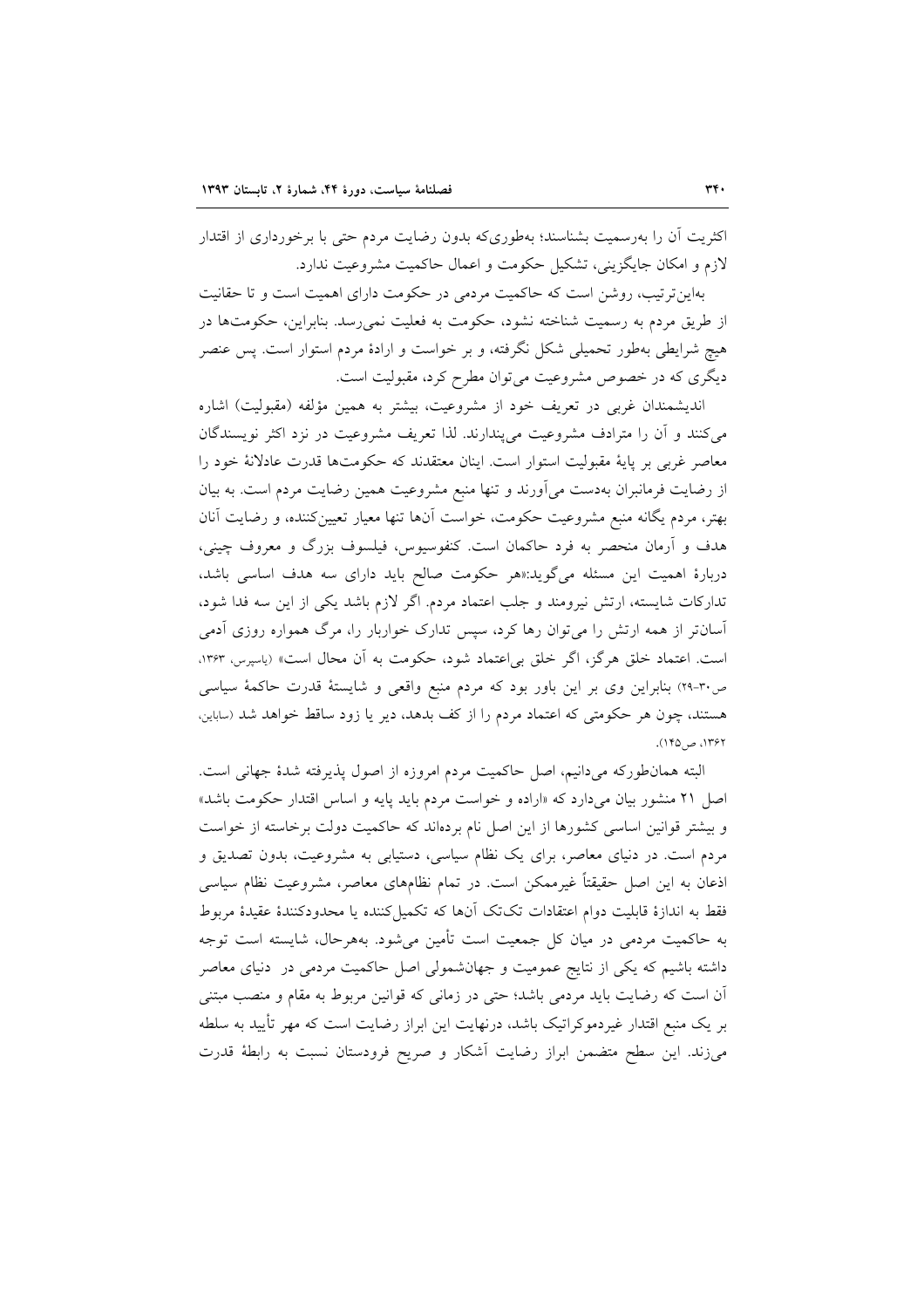معینی است که آنها در آن درگیر هستند. این رضایت، از طریق اقداماتی که دال بر رضایت است، ابراز می گردد. اهمیت اعمالی همچون سوگند وفاداری یا شرکت در انتخابات آن است که به مشروعیت کمک میکند. این کمک به دو طریق انجام میشود. نخست اینکه اعمال آشکارکننده رضایت، صرف نظر از انگیزهٔ فرد عامل، یک تعهد هنجاری یا یک نیروی مقیدکنندهٔ ذهنی در نزد آنان که سرگرم این اعمالاند، ایجاد خواهد نمود. دوم، چنین اقداماتی از یک نیرو و نفوذ نمادین یا اعلامی آشکار و علنی برخوردارند، زیرا که دلالت بر تأیید و تصدیق صریح موضع قدرتمندان از سوی تابعان دارد و قدرتمندان را قادر می سازد تا از این فرصت برای به تأیید رساندن مشروعیت در نزد طرفهای سومی که درگیر در این رابطه نیستند یا آنان که در ابراز و اظهار رضایت هیچ سهم و نقشی نداشتهاند، استفاده کنند.

اگر ابراز رضایت عمومی به مشروعیت صاحبان قدرت کمک می کند، به همان ترتیب هم کنارهگیری یا خودداری از اظهار رضایت، سبب افول و کاهش مشروعیت خواهد شد. برخی اقدامات از همکاری نکردن و مقاومت منفی گرفته تا سرپیچی آشکار و مخالفت ستیزهجویانه از جانب کسانی که شرایط لازم برای ابراز رضایت را دارند، سبب زوال مشروعیت به میزان متفاوت خواهد شد. در این سطح، معادل منفی مشروعیت را می توان مشروعیتزدایی نامید. بااین حال، مهمترین مرحله در مبحث مشروعیت به همین پایه برمیگردد که در آن مقبولیت الگوی نظام سیاسی موجود و قوانین و قواعد دستیابی به قدرت در آن بهشدت از سوی مردم و نیروهای عمدهٔ اجتماعی\_ سیاسی زیر سؤال رفته باشد و درعینحال، یک الگوی جدید از نظام سیاسی و قوانین و قواعد دستیابی به قدرت از سوی نیروهای عمدهٔ اجتماعی- سیاسی مخالف طراحی گردیده، این الگو و اَلترناتیو جدید بتواند در میان مردم اَن جامعه مقبولیت یابد و ترويج گردد.

# ۴. قانونمندی و مشروعیت

از اولویتهای زندگی سیاسی و مدنی، احترام به قوانین و پایبندی به اصول و قواعد مقرر است (آندرین، ۱۳۵۱، ص۲۱۳). قوانین جزء اساسی زندگی اجتماعیاند. تنها بهواسطهٔ وجود آنهاست که ما قادر به پیش بینی رفتار دیگران و وارد کردن هرگونه انتظار پایدار به درون زندگ<sub>ی</sub>مان هستیم.

از ماهیت قوانین اجتماعی برداشت میشود که هرگونه نظم اجتماعی تابع قانون است و اعمال و اکتساب قدرت نمی تواند از انتظارات و استحقاقات هنجاری جدا باشد، زیرا در رجوع به آنها دستيابي به قدرت نيز توجيه مي شود (بيتهام، ١٣٨٢، ص٩٢).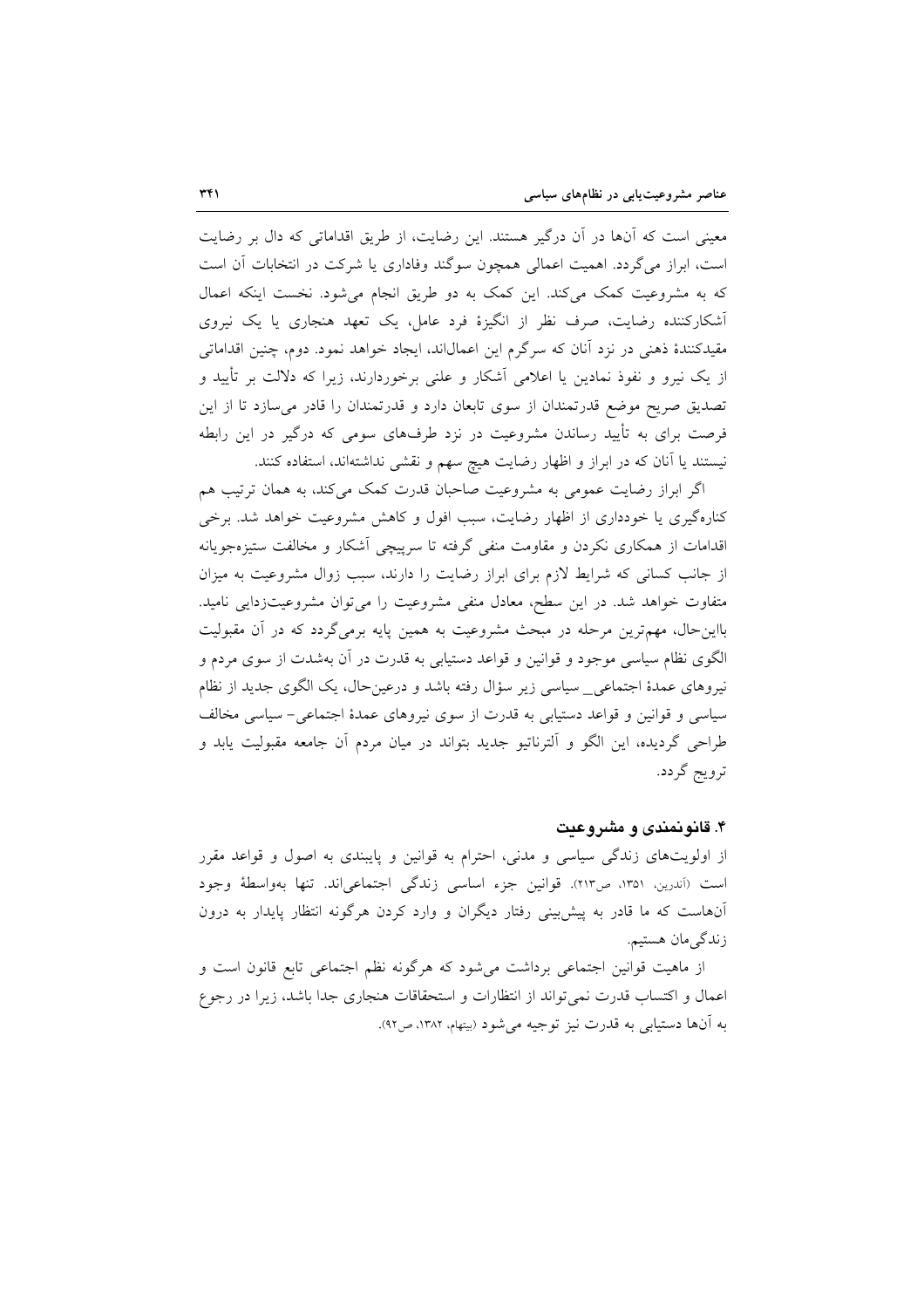پس مؤلفه و عنصر دیگر مشروعیت قانونمندی است که ریشه در حقانیت دارد؛ یعنی باید با باورهای حاکم مربوط به منبع اقتدار همهنوا و سازگار باشد. به عبارت دیگر، قدرت تا آن اندازه مشروعیت دارد که قوانین آن برحسب باورهای مشترک قابل توجیه باشد؛ لذا برای توجیه قوانین باید سراغ منبع اقتدارآمیزی رفت که قوانین از آن برداشت می شوند. این منبع خواه سنت، فرمان الهي، آموزهٔ علمي، ارادهٔ مردمي و خواه هرچيز ديگري باشد، دربرگيرندهٔ منبع نهایی است که به قوانین و نظام قانونی جامعه اقتدار میبخشد. ولی این مؤلفه نیز باید به تأييد مردم يا نمايندگان آنها برسد تا بتواند به قدرت مشروعيت لازم را بدهد. لذا منظور از قانونمندی، قوانینی است که با توجه به ارزشها و باورهای آن جامعه و مبتنی بر خرد همگانی ْ، اَزادانه، اَگاهانه و عقلانی از سوی عرف و اکثریت جامعه پذیرفته شده باشد (صدرا، ١٣٨٧، ص٣٣). نكتهٔ اصلي در خصوص قوانين اجتماعي، خواه عرفي و خواه مكتوب، آن است كه آنها دارای یک فشار و نیروی هنجاری هستند، نهتنها دربارهٔ منع و جلوگیری کردن ما از برخی اقدامات، بلکه در زمینهٔ تعیین وظایف و تکلیفها نسبت به دیگران و اعطای حقوق و شایستگیهایی که رعایت آنها را از سوی دیگران نسبت به خود انتظار داریم. همان طورکه قدرت، خود از طریق قوانین محرومسازی بهوجود می]یند، به همان صورت از طریق همین قواعد مشروع می شوند، زیرا آنها به صاحبان قدرت این حق را میدهند که از دیگران بخواهند به امتیازات انحصاری که پایه و اساس قدرتشان است، احترام بگذارند. به عبارت دیگر، خود قوانین که در وهلهٔ نخست منابع و فعالیتها و مناصب را به عنوان یک ابزار قدرت درمیآورند، به مشروعیتسازی آنها به عنوان اشکال قدرت نیز کمک میکنند و ازآنجا که حکومتها در پی ثبات و تداوم خود هستند، سعی دارند که حقانیت پیوندزده به مقبولیت را در قالب قانونْ تثبیت کرده، آن را به تصویب برسانند و با این روش به حکومت خود دوام بخشند. البته هر نظام سياسي برأن است كه قدرت خود را قانوني جلوه دهد؛ لذا اگر قدرت بهدستآمده خلاف قانون باشد، سعى دارد قانون را جعل و تعديل كند، چون قانون قدرت را بهرسمیت میشناسد و در تداوم و تثبیت آن نقش عمدمای دارد (پوجی، ۱۳۸۸، ص۱۲۸). با قانونی شدن قدرت، حاكميت ثبات م<sub>ى ي</sub>ابد و تداوم أن تأمين مىگردد؛ يعنى «قدرت حاكميت شخصي» را به سمت «قدرت حاكميت نهاد» سوق مي<هد و عمر قدرت حاكميت را از عمر زمامداران طولانی تر می سازد. برای همین، یکی از کارهایی که حکومتها پس از به قدرت رسیدن برای نهادینه کردن آن انجام میدهند، استوار کردن قدرت در قالب حقوق است تا قدرتٌ قوام و دوام پیدا کند. بنابراین قدرت در فرایند استقرار، خودبهخود به سوی حقوقی کردن عملکرد خود پیش میرود و ضمن تحمیل قواعد رفتاری بر فرمانروایان، چارهای ندارد

1. Commence sense.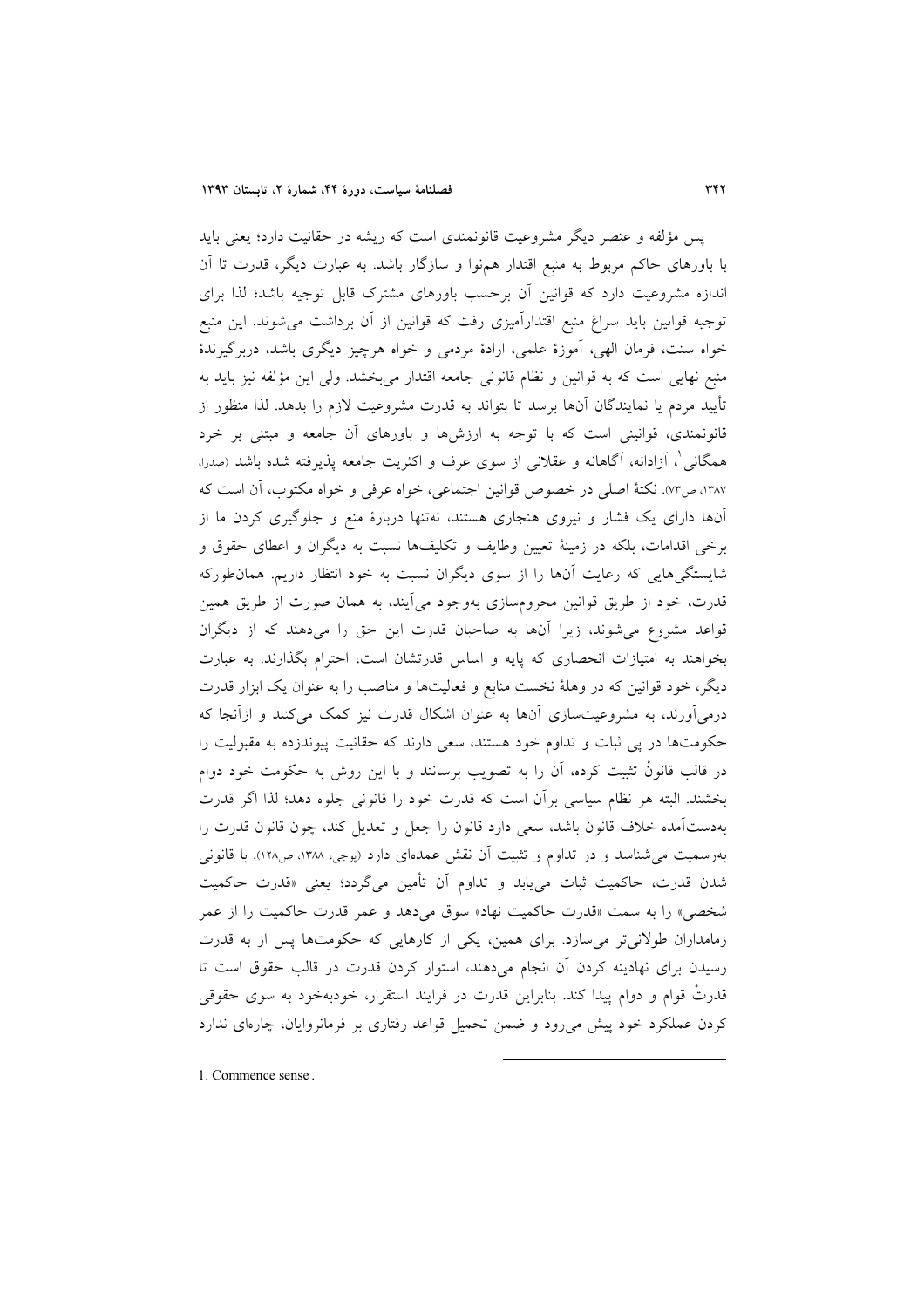جزِ اّنکه محدودیتهایی را که ناشی از طبع نظماًفرین حقوق است، تحمل کند (قاضی، ۱۳۸۱، ص٢٢). پس عنصر دیگری را به عنوان قانونمندی می توان مطرح کرد. چنانچه در تعریف لغوی مشروعیت میتوان مشاهده کرد، یکی از معانی أن قانونی بودن و مطابق قانون بودن است، ازاینرو، برخی مشروعیت را با قانونی بودن یکسان فرض کردهاند (فررو، ۱۳۷۰، ص۱۷۲). در این بعد از مشروعیت، قدرت در جایی مشروع محسوب میشود که کسب و اعمال آن منطبق و موافق با قانون موجود باشد. لذا یکی از ابعاد مشروعیت این است که آن را از طریق قانون بهدست آورده باشد و در چارچوب قانون اعمال کند.

البته قانونمندی هم مانند عناصر دیگر فقط دربرگیرندهٔ یک بعد از مشروعیت و یک شرط لازم برای آن میباشد و نه شرط کافی. در ضمن قانون همیشه مفهوم الزام و اجبار را بههمراه دارد (لاریجانی، ۱۳۷۲، ص۵۲)؛ درحالی که مشروعیت در رتبهٔ مقدم و برای توجیه اجبار و تحمیل ارادهای خاص می باشد. ممکن است حاکمیت و نظام سیاسی کاملاً قانونی باشد، بدون آنکه مشروعیت داشته باشد، چون قانونی بودن با مشروعیت همیشه همراه و همگام نیست و نباید آن دو را يكي بدانيم؛ لذا اين مؤلفه مانند حقانيت و مقبوليت فقط يك پايه از مشروعيت است. بهاین ترتیب، شاید بتوان گفت که بههیچروی قانونمندی و مشروعیت همیشه همراه و همگام نبودهاند، چون مشروعیت از قانون دامنهٔ گستردهتری دارد (موسوی، ص١١٢). لذا قانونمندی یک پایه از مشروعیت میباشد و قوانین قدرت، خود به توجیه شدن نیاز دارند؛ ولو اینکه ریشهدار و قديمي باشند (بيتهام، ١٣٨٢، ص١٥۶).

بنابراین، در نتیجهگیری میتوانیم بگوییم که نخستین شیوهٔ دفاع از مشروعیت دولت، مجموعه ترتیبات نهادی و اقدامات در نظر گرفتهشده برای حمایت از «اصل حاکمیت قانون» در خصوص دستیابی به قدرت دولت و اعمال آن است. آلموند در این باره معتقد است «اگر شهروندان باور داشته باشند که باید از قوانین اطاعت کنند در این صورت مشروعیت حکومت چشمگیر است اما اگر آنان هیچ دلیلی برای اطاعت نیابند یا فقط از روی ترس اطاعت کنند مشروعيت حكومت پايين است» (آلموند، ١٣٧۶، ص٧٢).

اما مسئلهٔ مشروعیت در اینجا پایان نمی،یابد؛ یعنی این مؤلفه هم مانند دیگر مؤلفههای یادشده، قادر به مشروعیت بخشیدن به قدرت نیست. قانونمندی بهتنهایی نمی تواند یک معیار کاملاً مناسب و کافی برای مشروعیت فراهم سازد. پس «مطلق قانون بهتنهایی مشروعیتآور نیست» (صدرا، ۱۳۸۷، ص۷۲)؛ لذا باید به قانونمندی در کنار مؤلفههای دیگر توجه شود.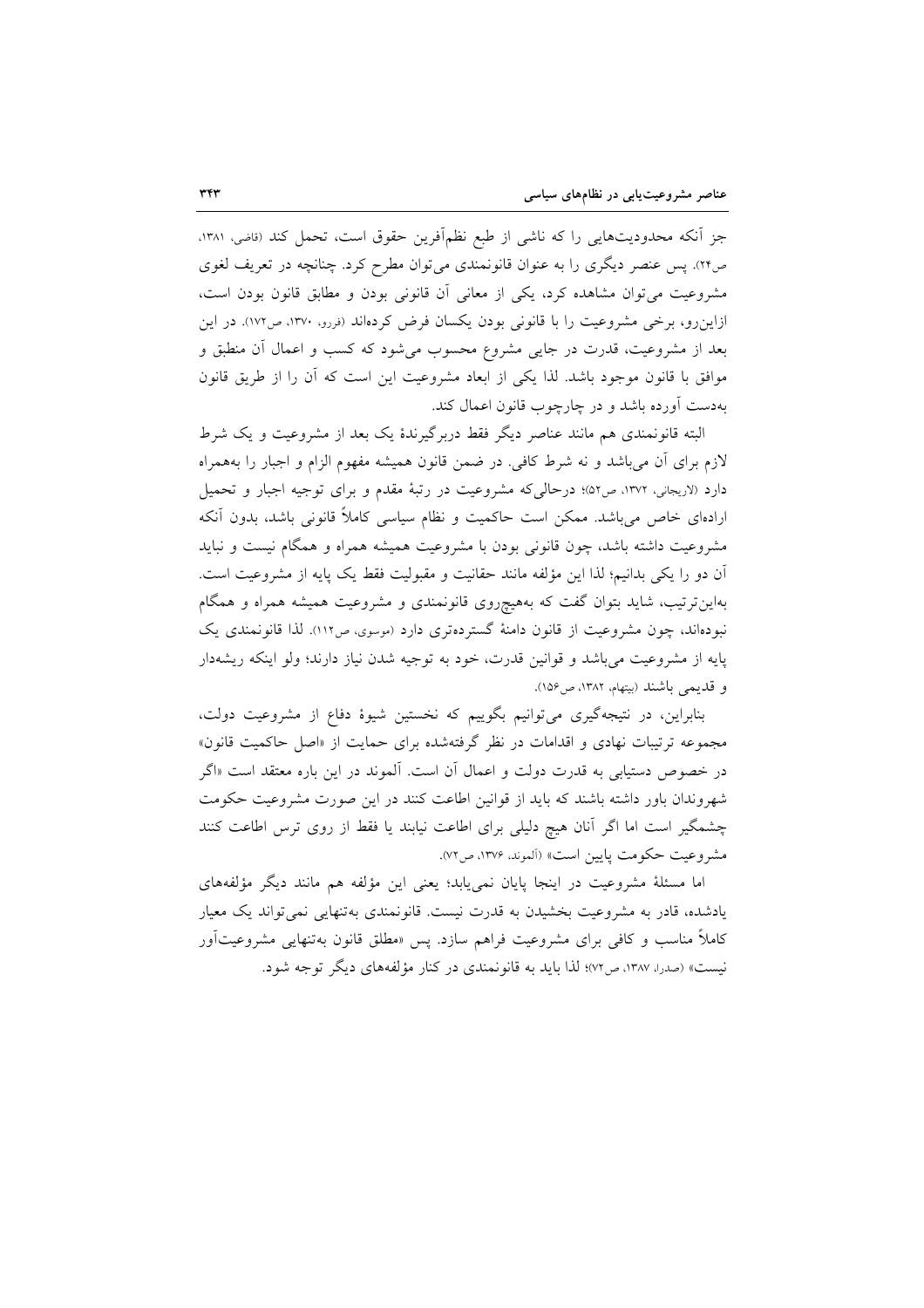### ۵. کارآمدی و مشروعت

يس از تشكيل حكومتها و شكل دهي قوانين و تصويب آن، مسئله ديگري پديد مي آيد و آن تداوم و ادامهٔ حکومت میباشد که چگونه یک حکومت مشروعیت خود را بازتولید کند که در اینجا عنصر دیگری بر مؤلفههای مشروعیت اضافه میشود و آن عنصر کارآمدی است. در اینجا به روابط قدرت به عنوان فرایند جاری نظر می شود و این پرسش محوری مطرح می گردد که چگونه مشروعیت در درون جوامع مفروض حفظ و بازتولید می شود؛ نه این پرسش که چگونه مشروعیت ممکن است بهوجود آمده باشد.

یکی از اساسی ترین خصوصیات دولت مدرن، تفاوت قائل شدن میان منافع عمومی و منافع گروهی یا شخص است. تمام نظامهای قدرت به توجیهسازی بر حسب تأمین منافع فرودستان و فرادستان و پاسخ گویی به احتیاجات لازم برای کل جامعه نیازمندند. تفاوت میان دولت سنتی و مدرن در این خصوص آن نیست که دولت سنتی با توجه به وجود حفاظت و مراقبت خصوصی حکمران، هیچ وظیفه و مأموریتی نسبت به خدمت عمومی نداشت، بلکه دولت یادشده وظایف عمومی را تا حد زیادی مطابق منابع خصوصی انجام میداد و هیچ تمایز روشن و بارزی بین عمومی و خصوصی در زمینهٔ امور مالی، قلمرو یا حتی شخص حکمران وجود نداشت. برعکس فلسفهٔ وجودی دولت مدرن، با توجه به اینکه به یک تمایز جدی میان حوزههای عمومی و خصوصی و منافع مربوط به هریک استوار است، کمک به تأمین احتیاجات عمومی از طریق ابزارهای صرفاً عمومی است و لذا تمام جنبههای قانون، سیاستگذاری و بودجه باید معیار نفع عمومی را تأمین کنند و مطابق این امور، معیار یادشده قابل توجيه باشد (بيتهام، ١٣٨٢، ص١٧٠-١۶٩).

پس باید نتیجه بگیریم که عملکرد دولتها یکی از عوامل ایجاد مشروعیت است (لیست. ۱۳۸۳، ص۱۲۵۳). به گفتهٔ جورف روتشیلد: «عملکرد حکومت به مشروعیت حکومت کمک مهمی می کند و یک جزء لازم مشروعیت آن را تشکیل می دهد» (J.Rothshild, 1997, p.488). بهاین ترتیب، رابطهٔ میان مشروعیت و کارآمدی و کارایی آ از اهمیتی حیاتی برخوردار است (مصلحزاده، ص٣٣). كارآمدي درحقيقت بيانگر قابليت و توانايي ادارهٔ هر كشور از سوي مديران و کارگزاران شایسته آن است و ایفای بهینهٔ کارویژههای دولت و کسب حداکثر رضایتمندی مردم را در پی دارد (http://www.hawzah.net). کارآمدی عبارت است از موفقیت در تحقق اهداف ازپیش تعیین شده با توجه به امکانات و با درنظر گرفتن موانع. کارآمدی مهمترین مسئولیت مدیران است، زیرا اساساً در مدیریت، کارآمدی و کارایی رکن اصلی را ایفا میکند؛ چراکه در

- 1. Efficiency.
- 2. Effectiveness.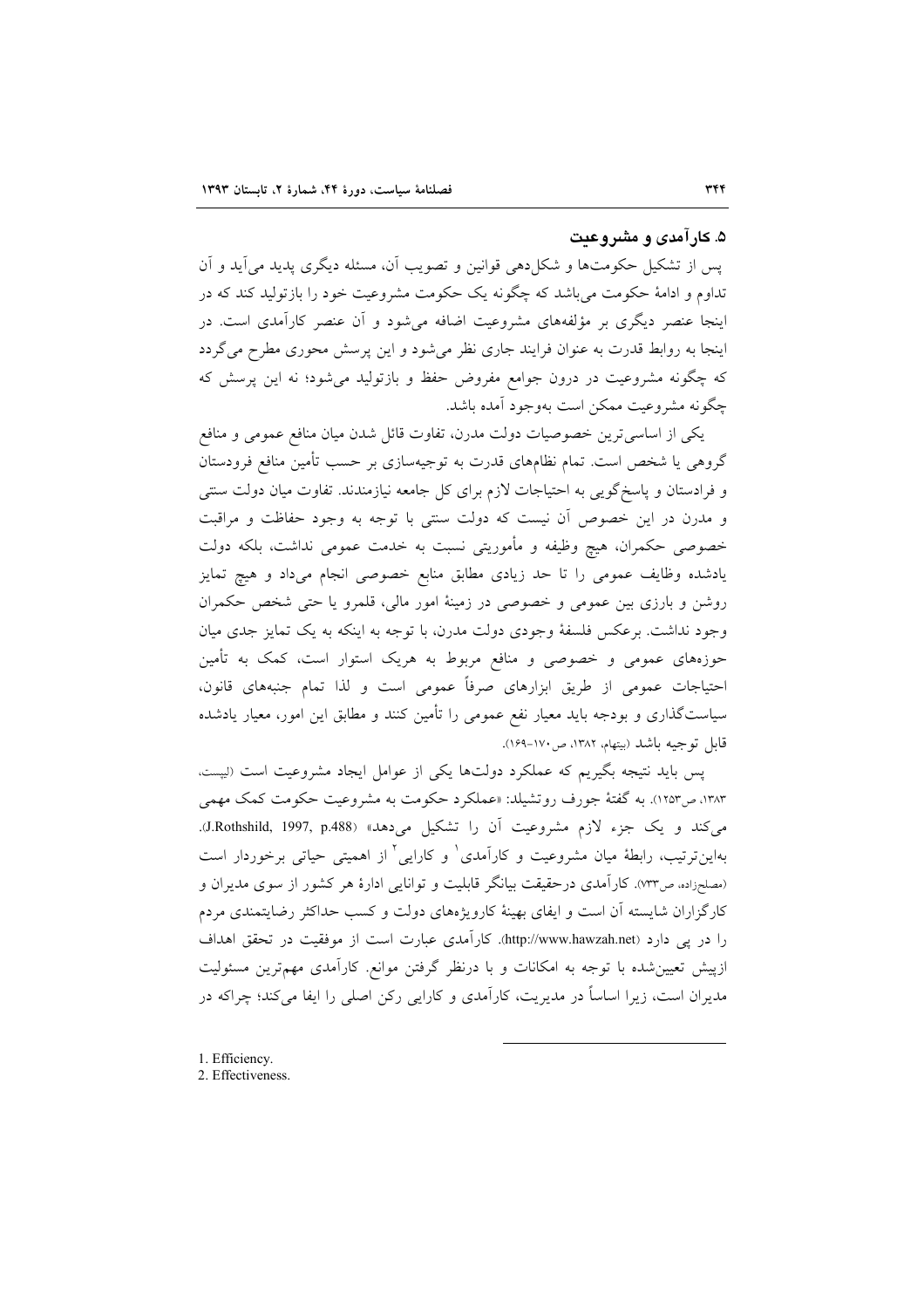مدیریت، فرایند بهکارگیری مؤثر و کارآمدِ منابع مادی و انسانی، در برنامهریزی و سازماندهی، بسیج منابع و امکانات، و هدایت و کنترل، در دستیابی به اهداف سازمانی بر اساس نظام ارزشی پذیرفتهشده نقش اساسی دارد (رضائیان، ۱۳۷۹، ص۶). نظامهای سیاسی گستردهترین و کلان ترین شکل نظامهای مدیریتی هستند و دستیابی به حداکثر کارایی و کارآمدی نهادهای سیاسی، جزء اصلی ترین خواست این نظامهاست.

مبحث کارآمدی و کارایی در علم و عمل سیاست دارای جایگاه وزین و بااهمیتی است، زیرا در هر حال، هر نظام سیاسی، گستردهترین و کلانترین شکل یک نظام مدیریتی است و خواه و ناخواه دستیابی به حداکثر کارآمدی و کارایی این نهاد، جزء اصلی ترین خواستهای هر سامانهٔ سیاسی است. از دهههای گذشته و همراه با نضج نظریههای توسعه، مبحث کارآمدی به عنوان مؤلفهای مشروعیتزا و مؤثر در استحکام و رشد و ترقی نظامهای سیاسی و رافع خللها و بحرانهای سامانهای (سیستمیک) اهمیتی روزافزون یافت و بررسی تعاملات این مفهوم با مفاهیم مهمی مانند مشروعیت در دستور کار اندیشمندانی مانند لیپست قرار گرفت یکی از کسانی که اولین بار در عرصهٔ سیاست، مفهوم کارآمدی را استفاده کرد، سیمون مارتین لیپست بود. از دید وی، کارآمدی به معنی تحقق عینی یا توان سیستم در تحقق کارکردهای اساسی یک حکومت است؛ بهگونهای که بیشتر مردم و گروههای قدرتمند درون نظام سیاسی مانند اصناف بزرگ یا نیروهای مسلح تحقق آن را بهطور ملموس مشاهده نمایند. به عقیدهٔ وی، برخلاف مشروعیت که مقولهای ارزشی و ذهنی است، کارآمدی مقولهای عینی و ابزاری است. برخلاف نظر لیپست، بهنظر میرسد کارآمدی افزون بر آنکه مقولهای عینی و ابزاری است که بر اساس آن، توان یک نظام سیاسی در حل مشکلات و رفع نیازهای اساسی جاری مدنظر است، در همین حال، تا حدی مقولهٔ ذهنی و هنجاری نیز میباشد؛ چراکه بهجز توان واقعی یک نظام سیاسی، مردم آن جامعه نیز باید به این ارزیابی برسند که نظام سیاسی موجود توانایی حل مشکلات و رفع نیازهای آن را دارد یا آنکه قصد نظام سیاسی موجود حل مشکلات و رفع نیازهای اساسی آنها میباشد. لیپست معتقد است که عملکرد ضعیف دولت باعث کاهش اعتماد مردم به دولت می شود و طبعاً چون دولت اقدامات و برنامههای خود را از راه نهادهای اداری خود بهاجرا درمیآورد. می توان پیش بینی نمود که کاهش اعتماد به نهادهای دولتی، اعتماد به مسئولان را نیز کاهش خواهد داد (یوسفی، ص١٢) و برعکس. لیپست در دایرهالمعارف دموکراسی میگوید: «ثبات یک نظام دموکراتیک نهتنها بستگی به کارایی سیستم در مرحلهٔ نوسازی جامعه دارد، بلکه به مشروعیت و مؤثر بودن نظام سیاسی نیز ارتباط پیدا می کند. منظور از مؤثر بودن، کارایی واقعی نظام سیاسی است، بهنحوی که عملکردهای اصلی حکومت در جهت ارضای نیازها و انتظارات جامعه باشد. مؤثر بودن یک نظام سیاسی دموکراتیک توسط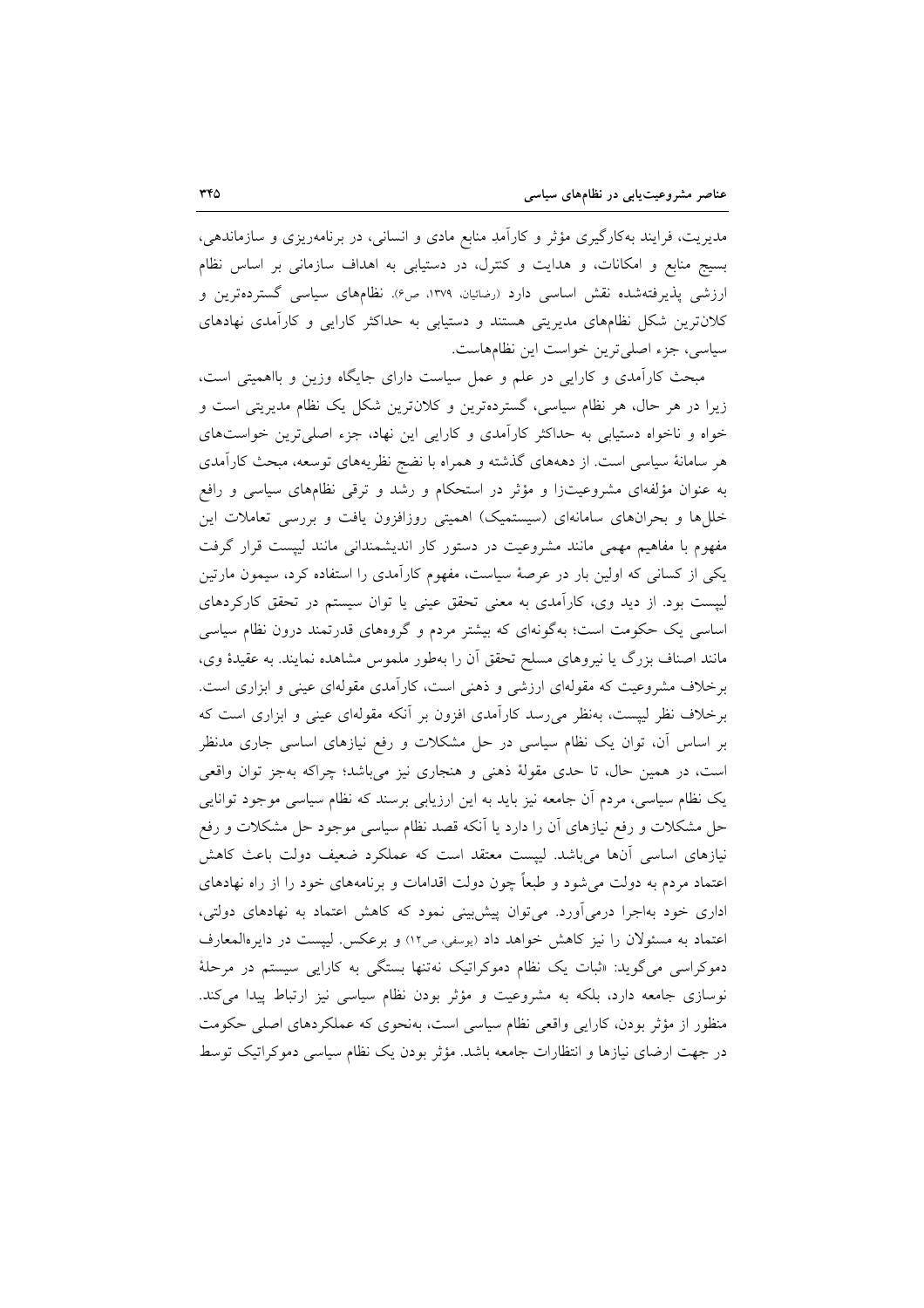بروکراسی و نظام تصمیمگیری کارآمد که قادر به حل معضلات سیاسی باشد، سنجیده می شود... مشروعیت به معنای ظرفیت نظام سیاسی برای ایجاد و حفظ اعتقاد به این اصل است که نهادهای سیاسی موجود به منظور رفع نیازهای جامعه میباشد. مشروعیت نظامهای سیاسی معاصر بیشتر معلول موفقیت آنها در حل و فصل اختلافات درونی سیستمها و ازمیان بردن تفرقه در جامعه است (لیپست، ۱۳۸۲، ص۱۲۵۰). کاراً یی را توانایی نظام سیاسی برای بسیج منابع در جهت انجام کارویژههای خود بهطور موفقیتآمیز نیز تعریف کردهاند (بشیریه، ۱۳۸۱، ص۸۷). دیوید هلد بیان می،دارد اگر تقاضاها و مطالبات مردم به نحو مطلوبی برآورده نشود، دولت با بحرانهای مشروعیت و عصیان روبهرو خواهد شد (نقیبزاده ص۱۶۱). اکشتاین نیز کارایی را در مفهوم اقتصادی أن درنظر میگیرد. وی کارایی اقتصادی را در مشروعیت مهم دانسته و بحران رژیم را در رکود اقتصادی میداند (دوگان، ۱۳۷۴، ص۹). اودانل هم در این باره بیان میدارد:«پس از تأسیس یک ساختار نوین اجتماعی، چنانچه نظام نوین بهمنظور کسب مشروعیت، مبتنی بر ارزشهای جدید، قادر نباشد انتظارات گروههای عمده را (در چارچوب کارآمدی) در یک گروه نسبتاً طولانی و مستمر برآورده سازد، بحرانهای جدید مشروعیت شکل میگیرد. از طرفی دیگر، کارآمدی مستمر با گذشت چند نسل میتواند به یک نظام سیاسی مشروعیت ببخشد. این کارایی عمدتاً به مفهوم تأمین منافع مادی و اقتصادی و نیز وجود ابزارها و نهادهای لازم برای این کار است» (مصلحزاده، ص۳۰). دیوید هیوم نیز در همین خصوص میگوید: «ظاهراً هیچ اصل دیگری غیر از منفعت وجود ندارد و منفعت در درجهٔ اول مورد اطاعت از حکومت میگردد. پس هرگاه منفعت به هر میزانی و در موارد قابل.ملاحظه قطع گردد، تعهد نسبت به اطاعت باید متوقف شود» (راش، ۱۳۷۷، ص۵۷). یورگن هابرماس در این باره بیان میکند، مشروعیت دولت در مقام یک دستگاه اداری صرفاً از کارایی آن ناشی میشود. او مشروعیت را در کارایی دولت در اجرای وظیفههایش می بیند. مشروعیت به عقیدهٔ او، از طرفی از اجرای وظیفههای دولت بهمنظور غلبه بر تضادهای نظام اجتماعی ناشی می شود و از طرف دیگر از یک ساختار سیاسی حاصل میگردد که در آن گرایشهای دموکراتیک رادیکال به صورت بحثهای عمومی به قصد دستیابی به اعتقاد مشترک تحقق پیدا میکند (پهلوان، ۱۳۷۴، ص٣٧-٣٤ يا آلاكايا اظهار داشته است كه حاكميت اخلاقي مي تواند از طريق عملكرد و کارآمدی ایجاد شود؛ چراکه تمرکز عظیم قدرت در دولت نمی تواند موجه گردد جز با استفاده این قدرت در راستای منافع جمعی جامعهٔ سیاسی Alagappa, 1995, 61). این مؤلفه به حدی مهم و مؤثر است که برخی از نویسندگان در تعریف مشروعیت اذعان میکنند که «مشروعیت، حاصل کارایی و قاطعیت نظام سیاسی در درازمدت است» (ابوالحمد، بی تا، ص۲۵۶)؛ به عبارتی این مؤلفه از اهمیت بسیاری برخوردار میباشد که بر اساس اظهارات بسیاری از جامعهشناسان،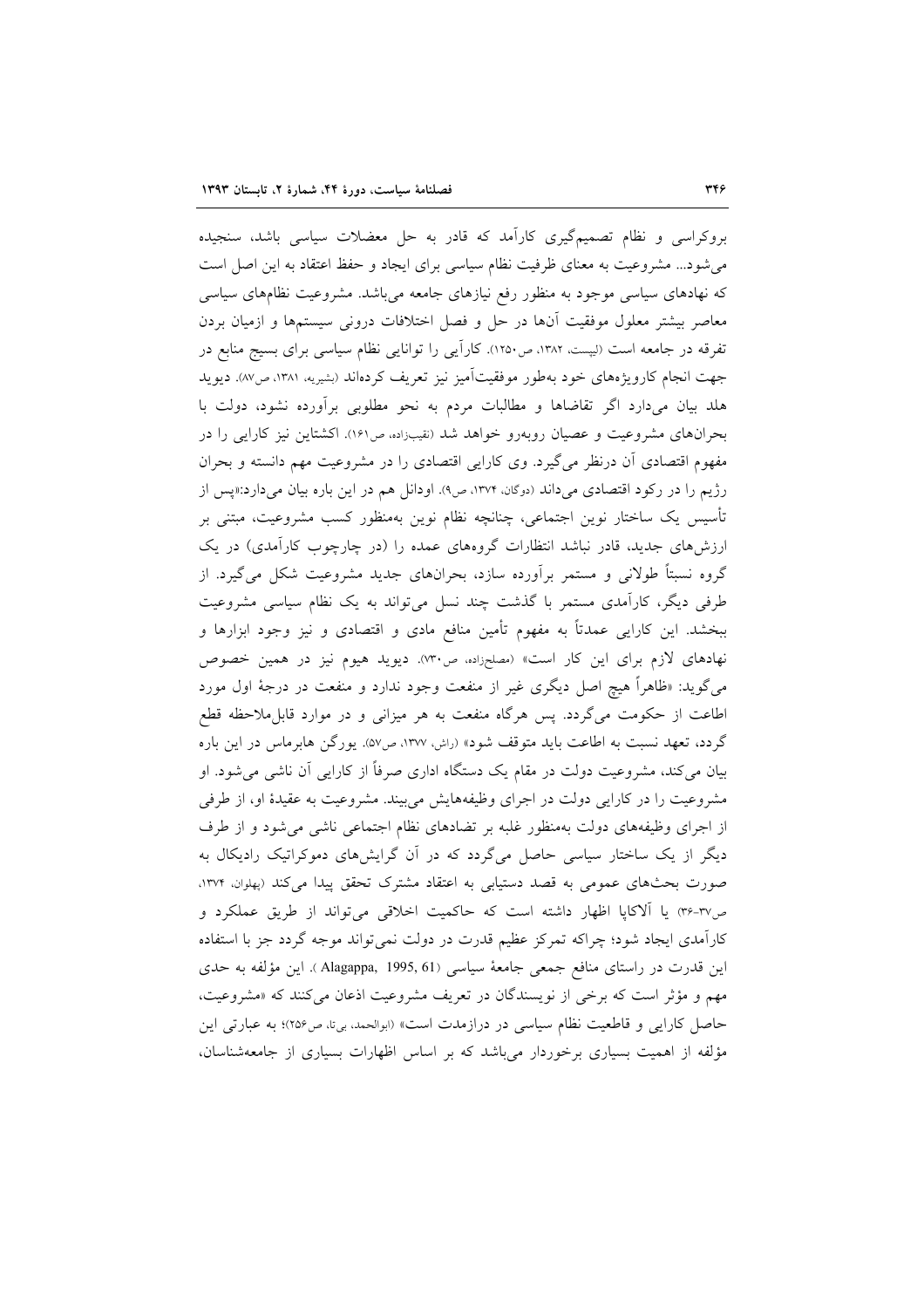نمی توان مشروعیت و کارآمدی نظام قدرت را تفکیک کرد (بیتهام، ۱۳۸۲، ص۱۴۸). اگر نظامی در عمل کارآمدی خود را از دست بدهد، زمینهٔ ایجاد تردید در مبانی نظری مشروعیت نظام نیز فراهم میشود. لوسین پای در بررسی عوامل بحران مشروعیت، چهار منبع اصلی را شناسایی می کند که همه این عوامل می تواند در خصوص کارایی و کارآمدی مد نظر قرار گیرد:

اولین آنها، شکست نهادهای حکومتی است که به دلیل نیازهای متعارض یا ناکارا نمی توانند ادعای مشروعیت خود را در جامعه به اثبات برسانند. دوم، واگرایی ساختارهای حکومتی به دلیل رقابت مفرط و غیرنهادینهٔ قدرت. سوم، اینکه رهبران ملی و بخشهای حکومتی اقتدار ممکن است به دلیل توجیهات و ادعای ایدئولوژیک یا عملکرد آنها مبتنی بر مطالعات غیرقابل قبول تاریخی یا پیش بینی غلط از آیندهٔ توسعه، دچار فروپاشی شوند. آخرین و شاید مهمترین عامل بحران مشروعیت، آن است که جامعهپذیری مردم

بهصورت نامناسب شکل گرفته، احساسات آنها دربارهٔ اقتدار در راستای تلاشهای موجود كارايي نداشته باشد (139, pye, 1966, 139).

لذا به اینجا میرسیم که این تصور که اگر در یک نوبت و در یک مقطع زمانی، مشروعیت حکومتی از لحاظ فکری و نظری و نیز از دیدگاه سیاسی و فرهنگی به اثبات رسید، این به آن مفهوم نیست که برای همیشه مشروعیت آن نظام تضمین شده باشد. چون اساساً نیاز به مشروع شدن، کم وبیش بر اساس زمانها بهوجود می[ید (باقری، ۱۳۸۸، ص ۲۳). به بیان بهتر، اگر حکومت با توجه به مطالب پیشگفته تشکیل شد، یعنی همهٔ مؤلفههای یادشده را داشت، این مسئله به تشکیل حکومت خواهد انجامید. هرچند این نظام به مشروعیت دست پیدا کرده و فعلیت یافته است، ولی برای تداوم حاکمیت خود باید به بازتولید و در زمینههایی حتی به بازسازی مشروعیت خود دست یازد که سیاست و برنامههای نظام برای تداوم، تقویت و استحکام حاکمیت مشروع در همین خصوص میباشد. همانطورکه گفته شد، مشروعیت یک نظام مراحلی دارد و در همه مراحل باید بهگونهای عمل شود که این رکن مهم در تزلزل قرار نگیرد. چون مشروعیت یک برآیند و مفهومی پویاست و به مرور زمان دچار تغییر و تحول میشود و همهٔ این تغییر و تحول به مسئلهٔ کارآمدی ختم میگردد. البته گفتنی است که ناکارایی در وهلهٔ اول شکست و ناکامی حکومت محسوب می شود و نه دولت. تا وقتی که این ناکامیها به شخصیت و کارکرد افراد مربوط می شود، لطمهای به مجموعهٔ نظام سیاسی وارد نمی کند، اما اگر حکومتها ییدریی تغییراتی را اعمال کنند و تغییرات آنها نتواند در سامان دادن به امور موفق باشد و یا برای بهبودی وضعیت با توسل به قانون اساسی چشم|نداز روشنی وجود نداشته باشد، در این صورت مشروعیت مجموعهٔ نظام دچار تهدید می شود. پس ناکامی ها و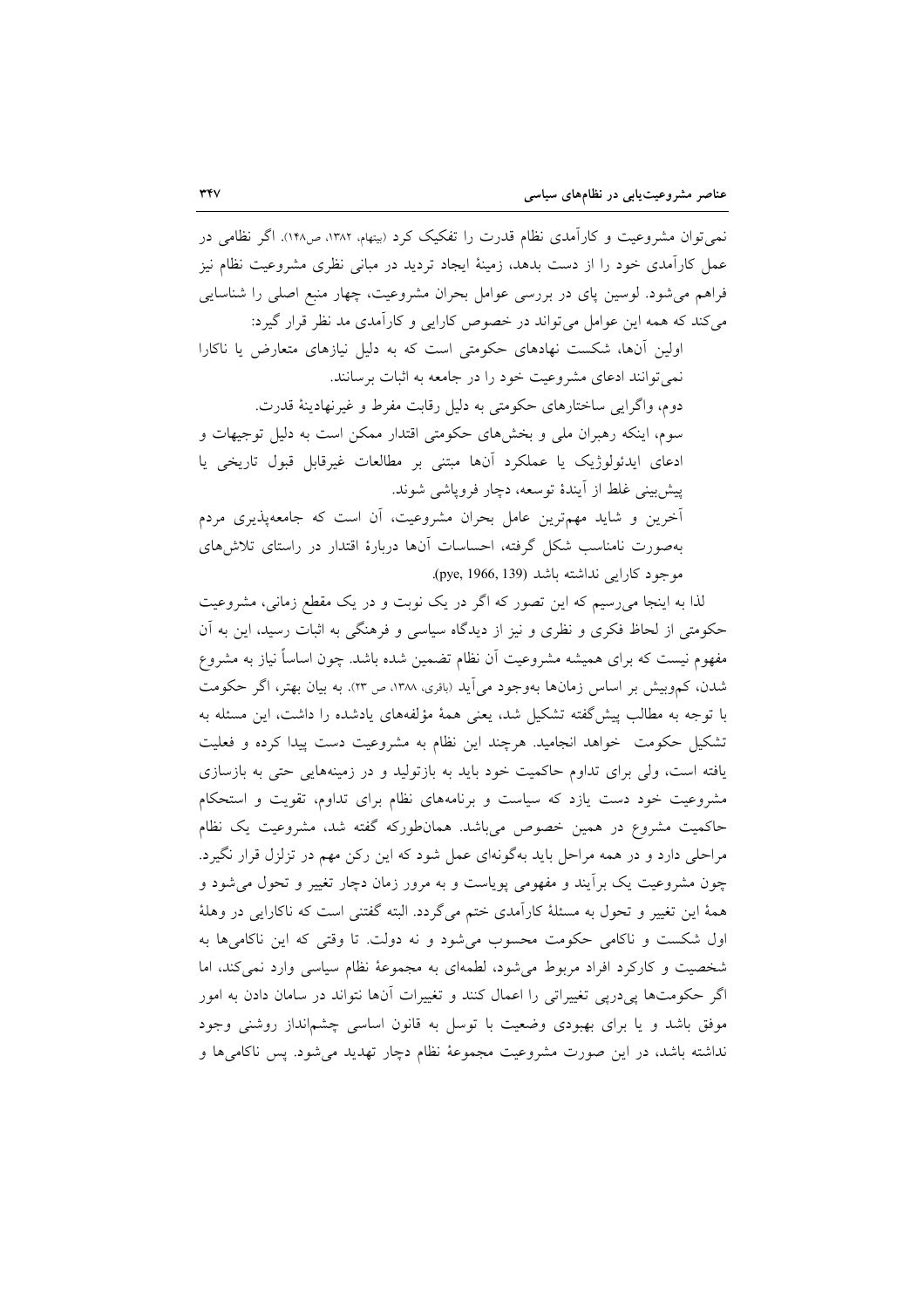شکستهای دولتها (کابینه)، نخست به صاحب منصبان برمی گردد و لذا تمهیداتی اندیشیده شده، خواه از طریق رأی پارلمان و انتخابات مردمی، خواه از طریق بعضی فرایندهای کنارگذاردن محترمانه اعمال خواهد شد. چنین عزلهایی اطمینان میدهند که هرگونه ازدست رفتن اعتبار به اشخاص محدود می شود و به خود قوانین اساسی لطمه و زیانی نمی رساند. باوجوداین، اگر ناکامیها و شکستهای حکومت، مزمن و دائم باشند یا امید به اصلاح امور از طریق فرایند مبتنی بر قانون اساسی نامطمئن یا منفی گردد، دراین صورت، مشروعیت نظام سیاسی نیز سایش و افول خواهد یافت. لذا مشروعیت حکومت در هر شکلی که باشد، در صورت نداشتن کارایی از دست خواهد رفت و برعکس، کارآمدی مستمر با گذشت زمان می تواند به یک نظام سیاسی مقبولیت لازم را اعطا کند. در یک جمله می توان بیان کرد که هرچند به نظر برخی کارایی به مشروعیت سیاسی ختم نمیشود، ولی در این مسئله شکی وجود ندارد که در تمام نظامهای سیاسی نداشتن کارایی به عدم مشروعیت خواهد انجامید.

### ۶. نتىجە

با توجه به مطالب مطرحشده، مشروعیت امری چندبعدی است و نه تکبعدی. براین اساس، منشأ مشروعیت می تواند رسوم و عادات، رضایت کنشهای عاطفی یا توجیهاتی باشد که منشأ آن باورهای اجتماعی است و لذا با توجه به موضوعات زیر می توان قدرت سیاسی را مشروع تلقى كړد:

باورهاي پذيرفتهشدهٔ اجتماعي، اصل بنيادين و معتبر اقتدارند (حقانيت)؛ پذیرش و بهرسمیت شناختن مقامهای حاکم و ترجیح نظام حاکم بر نظامهای دیگر (مقبوليت)؛ تحصیل و اعمال قدرت سیاسی بر اساس قوانین رسمی (قانونمندی)؛ بر آورده کردن نیازها و هدفهای جامعه (کارآمدی).

تمام این اجزا به مشروعیت قدرت کمک میکنند؛ هرچند که میزان و اندازهٔ کمک آنها مسئلهای نسبی و متغیر خواهد بود. این عناصر به هر اندازه که وجود داشته باشند، قدرت نیز مشروع خواهد بود، و در صورت نبود آن به هر میزان، قدرت نیز مشروعیت خود را ازدست خواهد داد. این معیارها با هم موجبات حمایت تابعان قدرت از صاحبان قدرت و همکاری با آنها را فراهم می سازد. البته می توان گفت رژیمهایی هستند که فقط یکی از این مؤلفهها را دارند، این رژیمها بر روی یک پایه ایستادهاند و لذا برای تعادل در خصوص مشروعیت، پایهٔ یادشده باید بهطور فاحشی بزرگ شود که البته اگر این نوع رژیمها تا حد زیادی آسیبپذیر می باشند.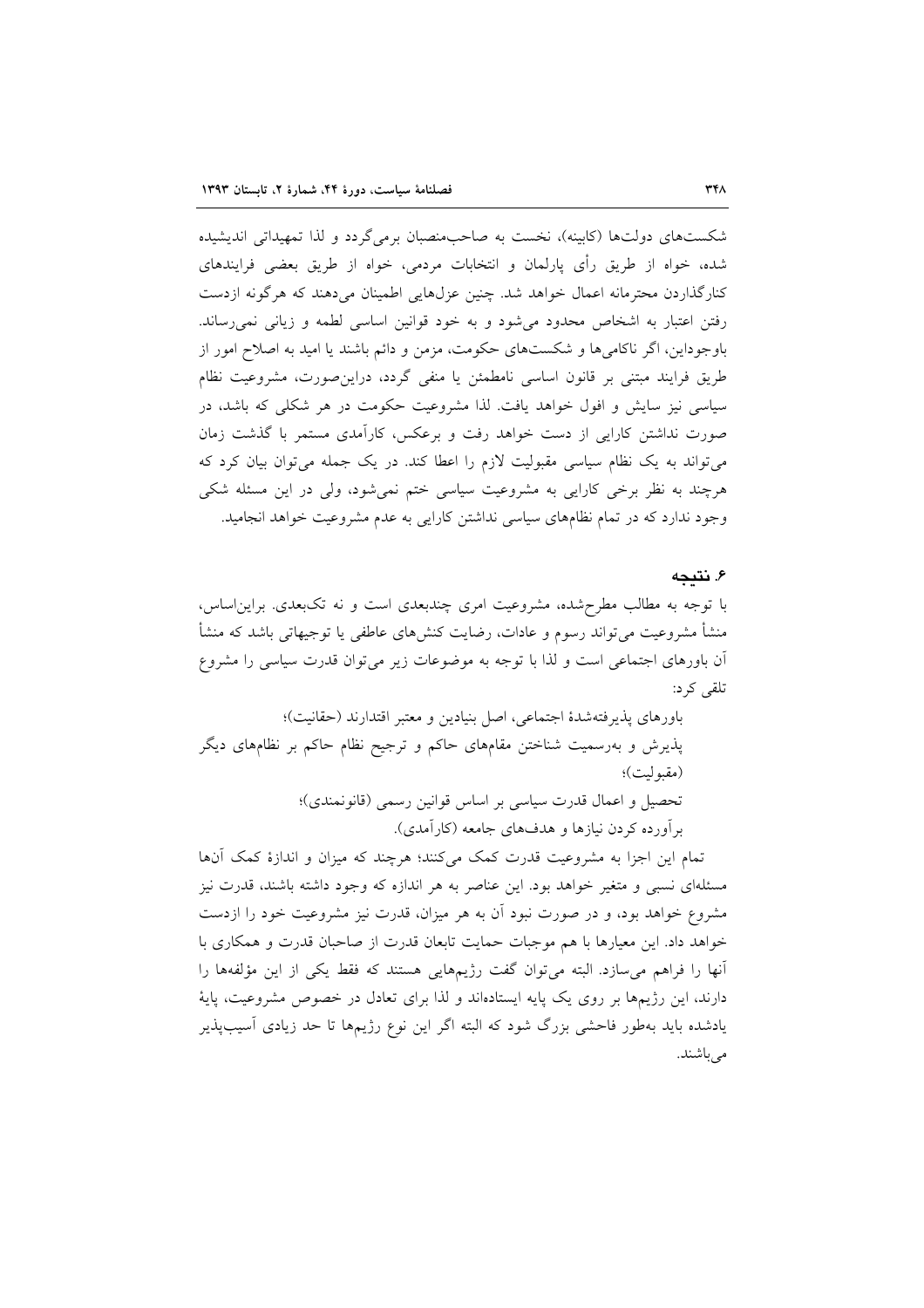باید نتیجهگیری کنیم «عناصر مطرحشده مکمل یکدیگرند، لازم و ملزوم هم و در تعامل متقابل، زاپایی پوپا و پایا و بالندهای قرار دارند. بهنحوی که افزایش یکی، ارتقای دیگری را در یی داشته و برعکس، کاستی یکی کاهش دیگری را به دنبال دارد» (صدرا، ۱۳۸۷، ص۲۳۵).

سطوح چهارگانهٔ پیشگفته، بدیل همدیگر نیستند. هیچیک از عناصر یادشده بهتنهایی قادر به ایجاد مشروعیت در حکومت نبوده، همگی در تحقق مشروعیت سهیماند، و همین عوامل باعث شده مشروعیت «تعادل پیچیدهای» (بودن و پوریکو، ۱۳۸۵، ص۳۰) از این عناصر باشد. با توجه به عناصر یاد شده، اگر حکومتی از طریق زور بر مسند قدرت قرار گیرد، نمی تواند مشروع باشد چون غیرقانونی است. به بیان دیگر، در این شرایط، عدهای با نقض قوانین موجود قدرت را قبضه می کنند، یا هنگامی که باورهای متغیر اجتماعی از ترتیبات نهادی موجود فاصله بگیرند و از آنها حمایت نکنند، و یا در شرایطی که دیدگاههای مردم بهشدت پراکنده است و آنها دربارهٔ دولتی که باید پایبندش باشند اختلافنظر دارند، و نیز اگر دولت در تأمین نیازهای اساسی مانند رفاه و امنیت ناتوان باشد، می توان گفت که چنین دولتی از مشروعیت محدود برخوردار است یا کسری مشروعیت دارد (بیتهام، ۱۳۸۲، ص۱۵۰). کسری مشروعیت معمولاً فقط هنگامی احساس میشود که برخی ناتوانیهای دولت در انجام وظایف خود، تردیدهای اساسی را نسبت به درستی منبع اقتدار دولت بهوجود آورد.

# منابع و مآخذ

### الف) فارسى

- ١. ابوالحمد عبدالحميد، مباني سياست، انتشارات توس، [بي تا]. ۲. آلموند، گابریل (۱۳۷۶)، چارچوبی نظری برای بررسی سیاست تطبیقی، مرکز آموزش مدیریت دولتی. ۳. اکبری، کمال (۱۳۸۴)، مشروعیت و مشارکت سیاسی در جمهوری اسلامی ایران، نشر معارف. ۴. آندریان، چالز فرانکین (۱۳۵۱)، زندگی سیاسی و تحولات اجتماعی، ترجمهٔ مهدی تقوی، مؤسسه عالی امور حزبی. ۵. باقری، محمود (۱۳۸۸)، مکاتب فلسفی در حقوق بینالملل، نشر میزان. ۶. بشیریه، حسین (۱۳۸۱)، جامعهشناسی سیاسی، تهران، نشر نی. ۷. بودن، ریمون و فرانسوا یوریکو (۱۳۸۵)، فرهنگ انتقادی جامعهشناسی، ترجمهٔ عبدالحسن نیکگهر، فرهنگ معاصر. ۹. پوجی جیان فرانکو(۱۳۸۸)، نظریههای تشکیل دولت، راهنمای جامعهشناسی سیاسی، جلد اول، ویراسته کیت نش و – اسكات الن، ترجمة قدير نصيري، محمد على قاسمي، پژوهشكدهٔ مطالعات راهبردي. ۱۰. بیتهام، دیوید (۱۳۸۲)، مشروع،سازی قدرت، ترجمهٔ محمد عابدی اردکانی، یزد، انتشارات دانشگاه یزد. ١١. پهلوان، چنگيز (١٣٧۴)، مشروعيت دولت مدرن، كيان، ش ٢۵، خرداد و تير، سال پنجم. ۱۲. حسینی قائمهقامی، سیدعباس (۱۳۷۹)، قدرت و مشروعیت، تهران، مؤسسه انتشارات سوره. ١٣. دوگان، ماتيه (١٣٧٤)، سنجش مفهوم مشروعيت.و اعتماد، ترجمهٔ پرويز ييران، اطلاعات سياسي- اقتصادى، ٩٧-٩٨ سال دهم، ش یک و دو، مهر و آبان .
	- ۱۴. راش، مایکل (۱۳۷۷)، جامعه و سیاست، ترجمهٔ منوچهر صبوری، سمت.
	- ۱۵. رجایی، فرهنگ، ساختار دولت قدیم و جدید، راه نو، سال اول شمارهٔ ۱۵.
		- ١۶. رضاييان، على (١٣٧٩)، اصول مديريت، تهران، سمت.